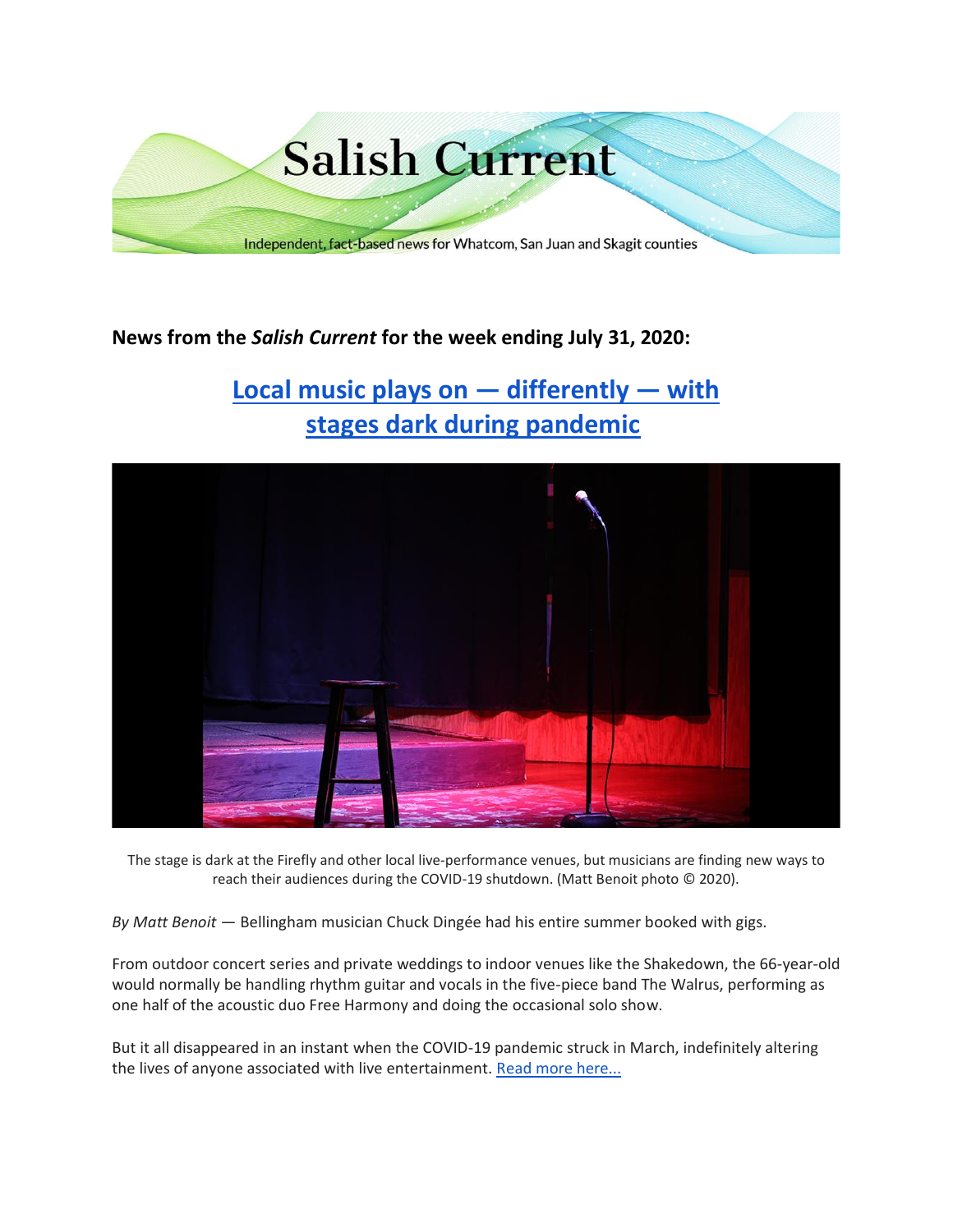\*

*Salish Current affirms its commitment to work for truth, justice, equality and healing for all people. #SayTheirNames #BlackLivesMatter #NoJusticeNoPeace*

\* \* \*

## **News from around the region ...**

#### **Health & Safety**

- A total of 59 new cases of COVID-19 have been tied to Fraser Valley Packers, a blueberry packing plant in Abbotsford. [\(The Abbotsford News\)](https://www.abbynews.com/news/59-covid-19-cases-now-tied-to-abbotsford-blueberry-packing-plant/)
- Beginning today, foreign nationals traveling to Alaska through Canada will only be allowed to enter the country through five border crossings in Western Canada, will be limited to following "the most direct route" to Alaska, must avoid all national parks, leisure sites and tourism activities along the way, and must report to Canadian border officers when they leave the country. And display a tag on their rear view mirror with the date they must leave Canada. [\(CBC\)](https://www.cbc.ca/news/canada/british-columbia/alaska-loophole-us-bc-covid-19-1.5669036)
- Dr. Frank James, San Juan County public health officer, talks about the most significant COVIDrelated challenges facing the County, reliable sources of information, the balance between public health and economic health, tourism, prospects for a vaccine, the opening of local schools, and other topics. [\(Orcas Issues\)](https://orcasissues.com/san-juan-county-health-officer-dr-frank-james-gives-a-peek-into-how-virus-decisions-are-made/)

#### **Education**

- Western Washington University classes will be again taught remotely in the fall, with about eight to ten percent of classes on campus, which includes a majority of labs and studio courses [\(Western Front\)](https://www.westernfrontonline.com/2020/07/30/breaking-wwu-president-announces-fall-update/)
- Non-tenure track faculty at Western Washington University, who work on a contract basis and make up about 42% of all faculty, may have fewer jobs and be paid less in the coming school year. [\(Western Front\)](https://www.westernfrontonline.com/2020/07/27/western-non-tenure-track-faculty-facing-fewer-jobs-lesser-salary-in-2020-21/)

#### **Government**

- VOTE by August 4. See candidate profiles and interviews here. [\(Salish Current\)](https://salish-current.org/2020/07/17/ballots-in-the-mail-july-15-primary-vote-aug-4/)
- Take a [one-minute survey](https://www.commerce.wa.gov/building-infrastructure/washington-statewide-broadband-act/speedtestsurvey/) and help the state's Broadband Office identify areas with little to no high-speed internet service. This is part of the state's goal to achieve universal broadband access by 2024. [\(Skagit Valley Herald/paywall\)](https://www.goskagit.com/news/local_news/broadband-survey-seeks-to-map-internet-access/article_bc491ffc-1edd-5dec-98be-54bcc29a975f.html)
- The San Juan County planning commission has approved the county's marijuana draft ordinance and the county council is scheduled to hold a public hearing on the ordinance on August 25 at 9:15 am. [\(San Juan Journal\)](https://www.sanjuanjournal.com/news/planning-commission-approves-marijuana-draft-ordinance/)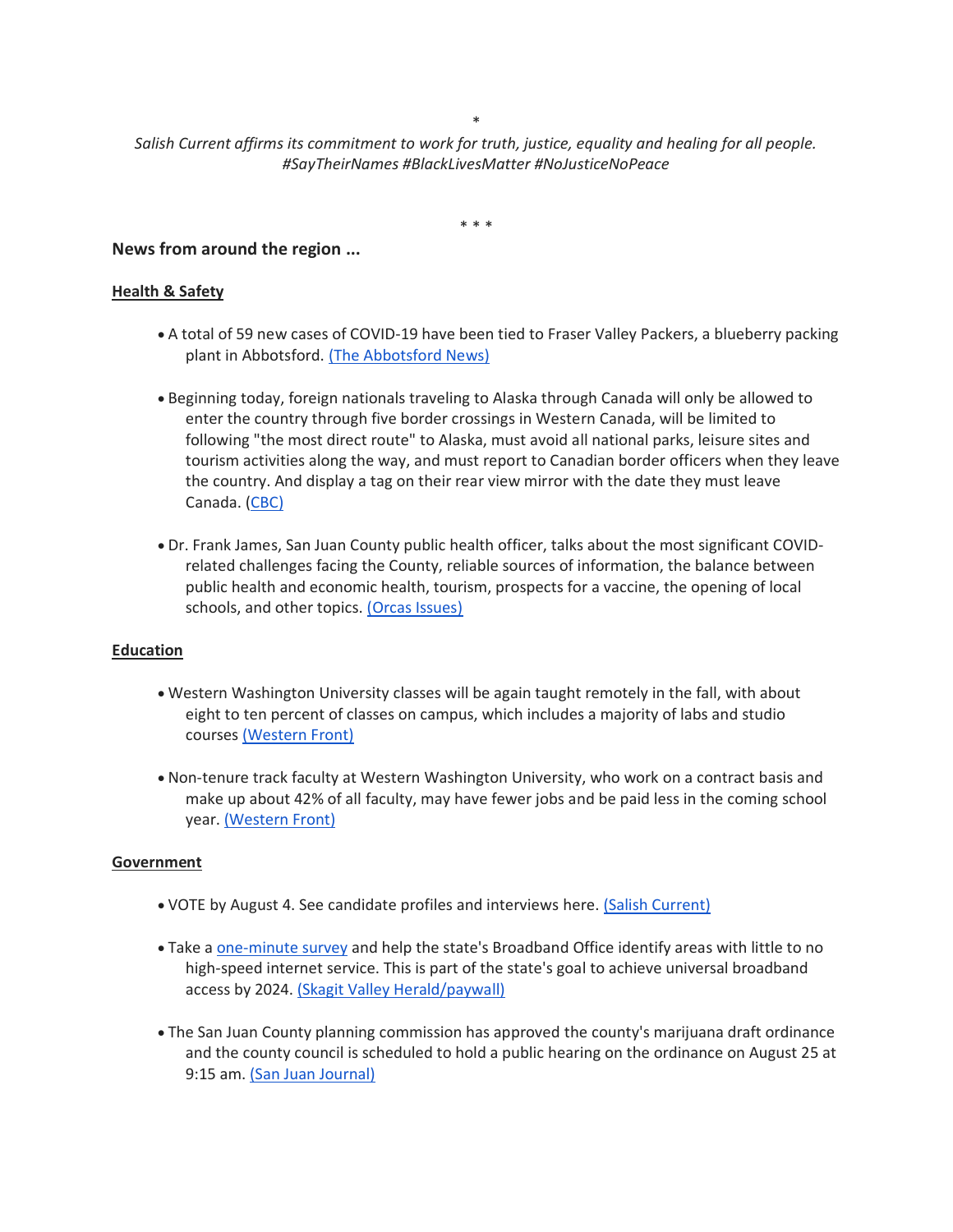## • Whatcom County

The next Whatcom County Council meeting is scheduled for August 5 at 6 pm. Click here to [participate.](http://www.whatcomcounty.us/3415/Participate-in-Virtual-Council-Meetings)

- Consent agenda [AB2020-303:](https://whatcom.legistar.com/View.ashx?M=F&ID=8694385&GUID=940B41FC-3C29-42B2-A043-FDEF707E493D) Approval of \$83,328 contract with San Juan Cruises for temporary, passenger-only Lummi Island ferry service during dry dock work.
- Consent agenda [AB2020-307:](https://whatcom.legistar.com/View.ashx?M=F&ID=8694378&GUID=9296118A-97C9-424B-AACB-2A39BFB8BEC6) Approval of contract amendment with the Opportunity Council to administer the Washington State Department of Commerce Housing and Essential Needs Program in the amount of \$608,211 for a total amended contract amount of \$2,037,324.
- Consent agenda [AB2020-313:](https://whatcom.legistar.com/View.ashx?M=F&ID=8694384&GUID=82B77136-8F64-42D5-8928-42E6DD39F223) Approval of an interlocal agreement amendment between Whatcom County and Washington State Department of Health to provide funding for the delivery of various public health programs and services in the amount of \$408,842 for a total amended contract amount of \$4,928,000.
- Consent agenda [AB2020-334:](https://whatcom.legistar.com/View.ashx?M=F&ID=8694662&GUID=8F0EF760-C062-481F-9C8F-142F0D1F5AE4) Adoption of a resolution establishing County Council budget goals and guidelines.
- City of Bellingham

The next meeting of the Bellingham City Council is scheduled for August 24 at 7 pm.

• Port of Bellingham

The next meeting of the Port of Bellingham Commission is scheduled for August 11 at 4 pm.

#### **Nature**

- Tahlequah, the mother orca who carried her dead calf 17 days and more than 1,000 miles two years ago, is reported to be pregnant by marine scientists. [\(Seattle Times\)](https://www.seattletimes.com/seattle-news/environment/tahlequah-the-orca-who-carried-her-dead-calf-for-17-days-is-pregnant-again)
- An Asian giant hornet was caught in a trap in birch Bay, the sixth confirmed hornet found in western Whatcom County. [\(My Ferndale News\)](https://myferndalenews.com/asian-giant-hornet-caught-in-birch-bay-trap_105726/)
- Malcolm Goodfellow's \$5.2 million donation-- the largest cash donation in San Juan County history-- has allowed purchase of an additional 42 acres on Turtleback Mountain on Orcas Island by the San Juan County Land Bank and by the San Juan Preservation Trust. [\(San Juan](https://sanjuanupdate.com/2020/07/record-5-2-million-gift-expands-turtleback-preserve/)  [Update\)](https://sanjuanupdate.com/2020/07/record-5-2-million-gift-expands-turtleback-preserve/)

## **Business**

• Chatham Asset Management, a New Jersey hedge fund, will pay \$312 million to purchase the McClatchy Company, the parent company of the Bellingham Herald. Chatham promises to keep all employees and most senior leaders and honor existing union contracts. [\(Bellingham](https://www.bellinghamherald.com/news/nation-world/national/article244474382.html)  [Herald\)](https://www.bellinghamherald.com/news/nation-world/national/article244474382.html)